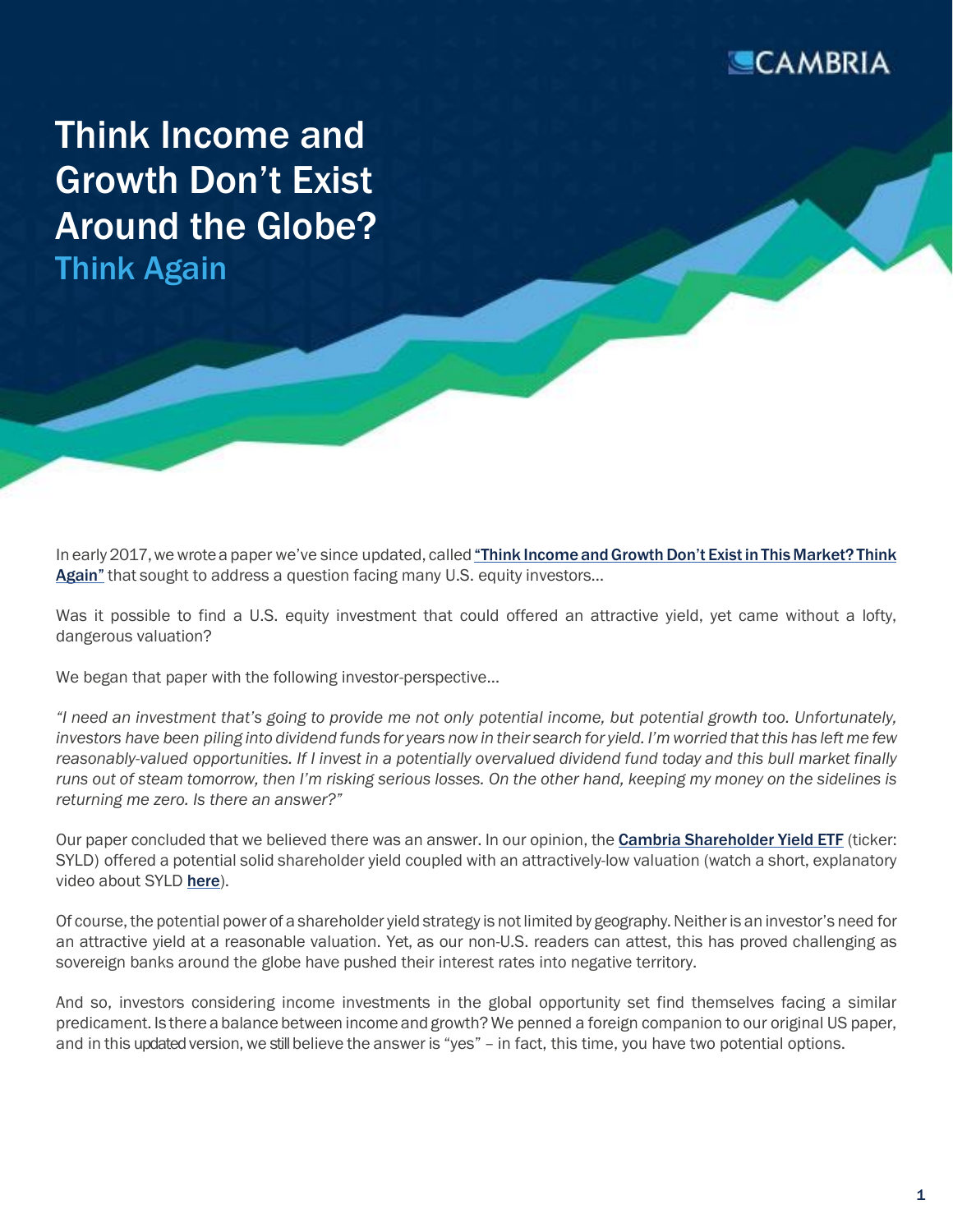## How We Got Into This Predicament

In the U.S., it was the Fed's zero interest rate policy (ZIRP), the ostensible end of a 30+ year bull market in bonds, and one of the lengthiest bull markets in stocks in U.S. history. All of these factors combined to funnel billions of dollars into any investment that even appeared to offer a reasonable dividend or cash distribution. Desperate, yield-hungry investors were left picking over the markets, stretching valuations and depressing yields.

We've seen a similar dynamic play out overseas. In 2014, several of Europe's central banks cut interest rates below zero.<sup>1</sup> ECB President Mario Draghi embarked on a government bond-buying plan worth about 1.1 trillion euros in March 2015. That program was later doubled.<sup>2</sup> The effect? Desperate, yield-hungry investors faced what seemed to be a challenge – a high-yielding investment that came at a lofty valuation, or a reasonably-valued investment that offered an anemic yield.

#### What's the answer?

We humbly request you consider the two sister-investments to Cambria's Shareholder Yield ETF - Cambria's Foreign Shareholder Yield ETF (FYLD), and Cambria's Emerging Shareholder Yield ETF (EYLD).

For those unfamiliar, we've engineered the entire "shareholder yield" suite with the goal of helping investors get exposure to quality value stocks that have returned significant free cash flow to shareholders via dividends and buybacks relative to the rest of the stock universe. But given that we're referencing Cambria funds, we'd rather not try to sway anyone based on our own opinion. Instead, let's go straight to the numbers so that you can decide for yourself.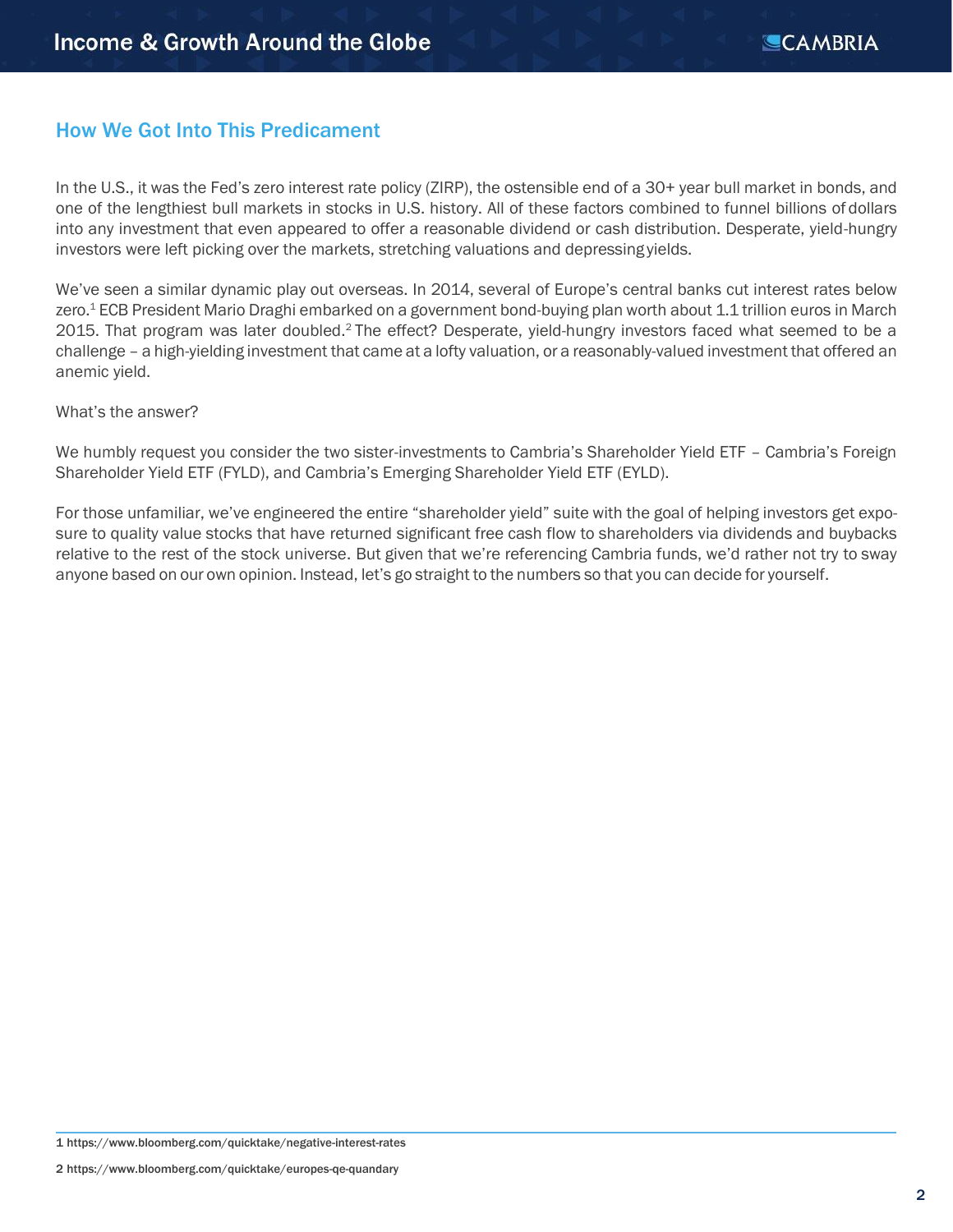## The Search for Income

Below we show the SEC 30-day yields as of 3/31/2022 for FYLD and the category in which FYLD is placed (Morningstar Foreign Mid/Small Cap Value).

| <b>Name</b>                                  | <b>30-Day SEC Yield</b> |
|----------------------------------------------|-------------------------|
| Cambria Foreign Shareholder Yield (FYLD)     | 4.72%                   |
| Morningstar Foreign Small/Mid Value Category | 1.76%                   |

SOURCE: Morningstar. Past performance does not guarantee future results. Please see standardized performance data.

Let's now include our emerging market investment set.

Below we show the SEC 30-day yields as of 3/31/2022 for EYLD and the category in which EYLD is placed (Morningstar Diversified Emerging Markets).

| <b>Name</b>                                              | <b>30-Day SEC Yield</b> |
|----------------------------------------------------------|-------------------------|
| <b>Cambria Emerging Shareholder Yield (EYLD)</b>         | 5.91%                   |
| <b>Morningstar Diversified Emerging Markets Category</b> | 1.17%                   |

SOURCE: Morningstar. Past performance does not guarantee future results. Please see standardized performance data.

As you can see from the data tables above, FYLD and EYLD offered healthy yields of 4.72% and 5.91%, respectively. But remember, we've engineered our suite of shareholder yield ETFs to reflect total cash distributions to investors from dividends and buybacks. When management rewards investors with buybacks, we wouldn't see that value-transfer reflected in the dividend yield.

If you're an investor focusing exclusively on dividend yield, you could be overlooking buybacks. But that could be a grave error as we believe what's important isn't just a dividend return but is the potential total cash return. If you're unsure as to the difference this makes, we'll show you in a moment. But first, let's address the argument against buybacks.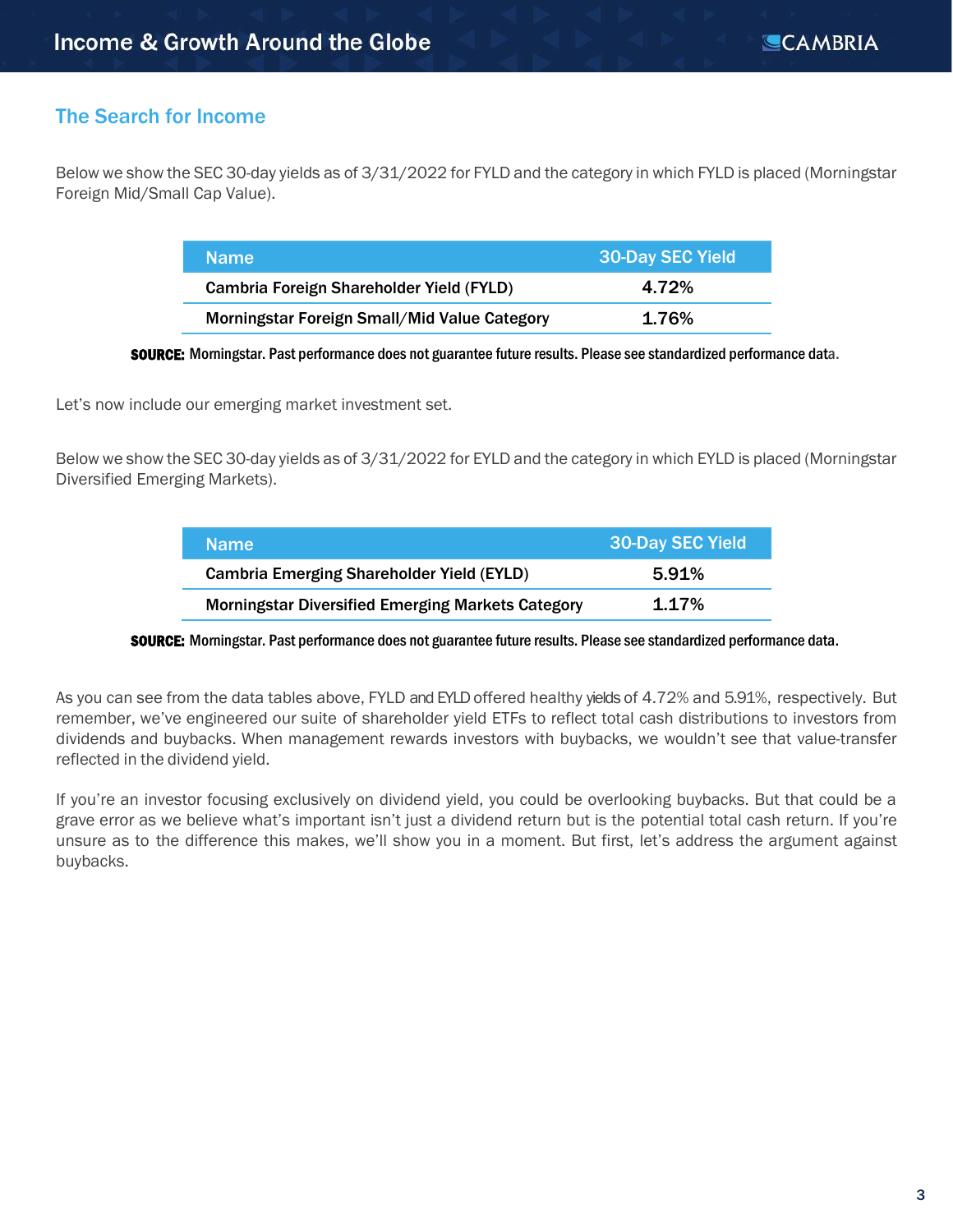## Why Buybacks Should Be Considered

A pure income investor might read our position above and say, "Say whatever you want, but I don't care about buybacks. After all, it seems like overconfident CEOs are always buying back stock at all sorts of prices, regardless of valuations. Plus, they throw lucrative stock options to management, so trying to include buybacks isn't worth it to me. I see better dividend yields up there than what FYLD and EYLD are offering, so I'm choosing one of them."

It's a logical response, but let's challenge it.

Why, perhaps, should you be willing to pay more attention to buybacks?

Without getting into too much detail, corporate share buybacks can be an effective way for managers to return prof- its to shareholders – similar to dividends – yet without triggering the taxable event that occurs with dividends. This means shareholders are receiving value, but it's subtler – generally camouflaged in the asset's market price, rather than the obvious dividend payment that appears in your brokerage account one day. But that doesn't mean the value isn't there, it's just in a different form. And at the end of the day, wouldn't you prefer the highest total return possible, regardless of the source of that return?

If you're still not convinced on the value of buybacks, consider famed investor, Warren Buffett's opinion. From his [1984 letter to Berkshire Hathaway shareholders:](http://www.berkshirehathaway.com/letters/1984.html) 

*"When companies with outstanding businesses and comfortable financial positions findtheir shares selling far below intrinsic value in the marketplace, no alternative action can benefit shareholders as surely as repurchases."*

The key phrase for buybacks here is "intrinsic value." If you are an overconfident CEO buying back overvalued shares, then you're destroying value. In such a case, the earlier objection to including buybacks is valid. Buybacks would indeed be a detriment to total return.

But when a wise CEO buys back shares at great valuations that are below intrinsic value, to paraphrase Buffett's quote, "no alternative action benefits shareholders as much."

#### Combining Dividend Yield with Buyback Yield

Now, just so you're not misunderstanding, this isn't an issue of choosing buybacks instead of dividends. It's not a competition.

We like dividends too; we just think an investor can potentially do better by combining good dividend yields with good buyback yields, rather than by focusing on dividend yield alone. Think of these two returns as a broader, complementary "share- holder yield."

We believe shareholder yield is a good indicator of an investment's long-term potential. But we're not the only ones. For instance, J.P Morgan writes, "Across the range of definitions, we find the single best measure of Value is arguably Shareholder Yield, which combines the effects of Dividends, Buy-Backs & Net Issuance…" (J.P Morgan, Value Every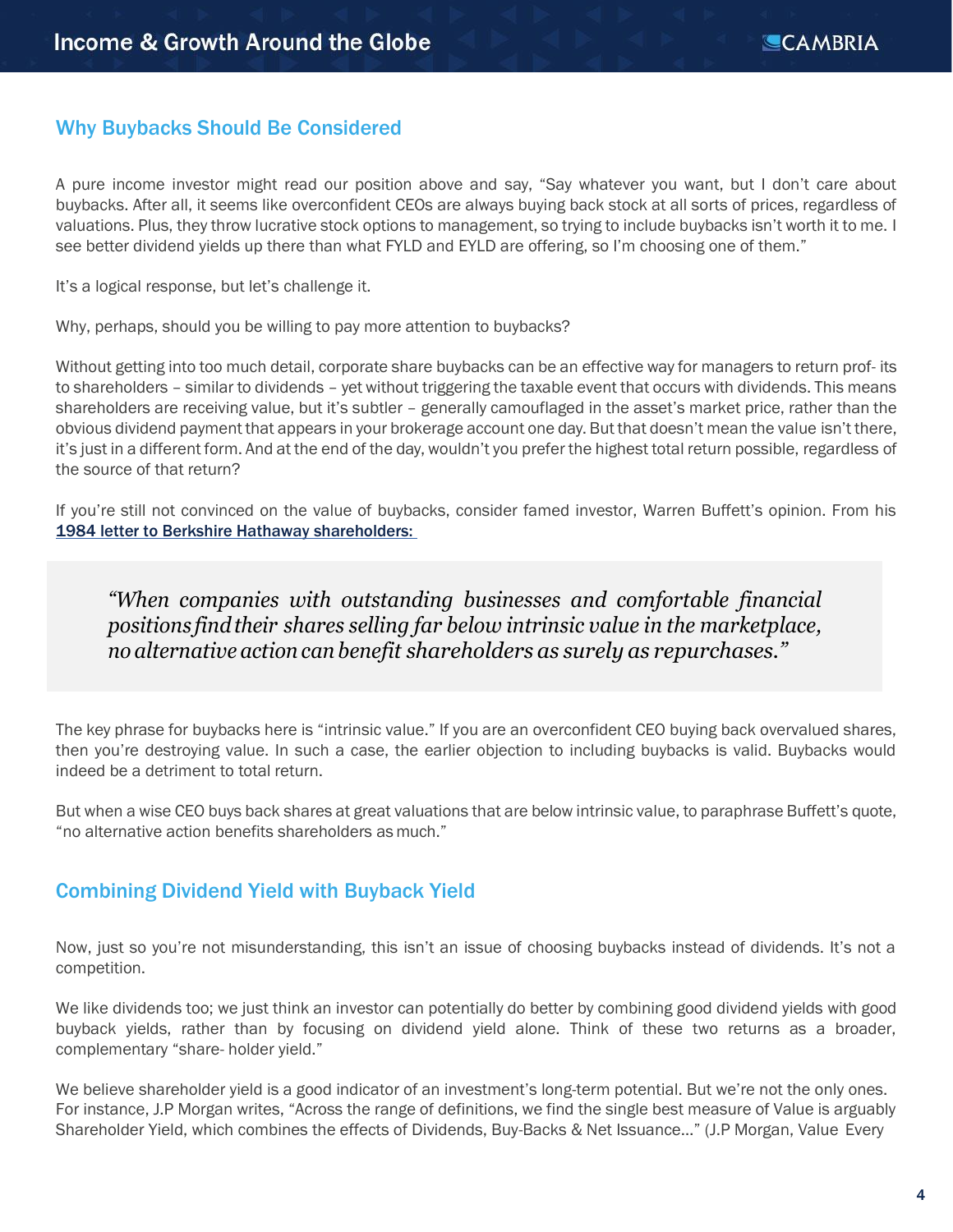where, August 23, 2016.) Then there was the Societe Generale study reporting that, historically, a shareholder yield strategy had beaten the market in 17 of the previous 20 years, whereas a dividend yield strategy had beaten the market in only 9 of those years. (Societe Generale, Global Quantitative Research, October 9, 2014.) You'll find similar takeaways in various reports from other large financial institutions.

With all this in mind, let's look again at this same group of ETFs, this time on a total return basis instead of just dividend yield.

## A Comparison of Total Returns

Below we compare the cumulative returns of FYLD versus the Morningstar Foreign Mid/Small Cap category. The beginning date is 12/31/2013, which is the month end after we introduced FYLD to the market (12/03/2013). Returns stop at 3/31/2022 and are based on net asset value.

| <b>Fund Name</b>                             | <b>Total Returns</b> \ |
|----------------------------------------------|------------------------|
| Cambria Foreign Shareholder Yield (FYLD)     | 49.20%                 |
| Morningstar Foreign Small/Mid Value Category | 44.47%                 |

SOURCE: Morningstar. Total Return is Cumulative.

| Standardized Performance as of 3/31/2022     | 1 Year | 5 Year | <b>Since Inception</b> |
|----------------------------------------------|--------|--------|------------------------|
| Cambria Foreign Shareholder Yield ETF NAV    | 7.53%  | 8.77%  | 5.28%                  |
| Cambria Foreign Shareholder Yield ETF Price  | 6.96%  | 8.59%  | 5.28%                  |
| Morningstar Foreign Small/Mid Value Category | 1.79%  | 6.28%  | 4.92%                  |

SOURCE: Morningstar. Performance for periods over one year is annualized.

The performance data quoted represents past performance. Past performance does not guarantee future results. The investment return and principal value of an investment will fluctuate so that an investor's shares, when redeemed, may be worth more or less than their original cost and current performance may be lower or higher than the performance quoted. For performance data current to the most recent month end, please visit our website a[t www.cambriafunds.com.](http://www.cambriafunds.com/)Shares are bought and sold at market price (not NAV) and are not individually redeemed from the Fund. Market price returns are based upon the midpoint of the bid/ask spread at the close of the exchange and does not represent the returns an investor would receive if shares were trade at other times. Brokerage commissions will reduce returns. NAVs are calculated using prices as of 4:00 PM Eastern Time.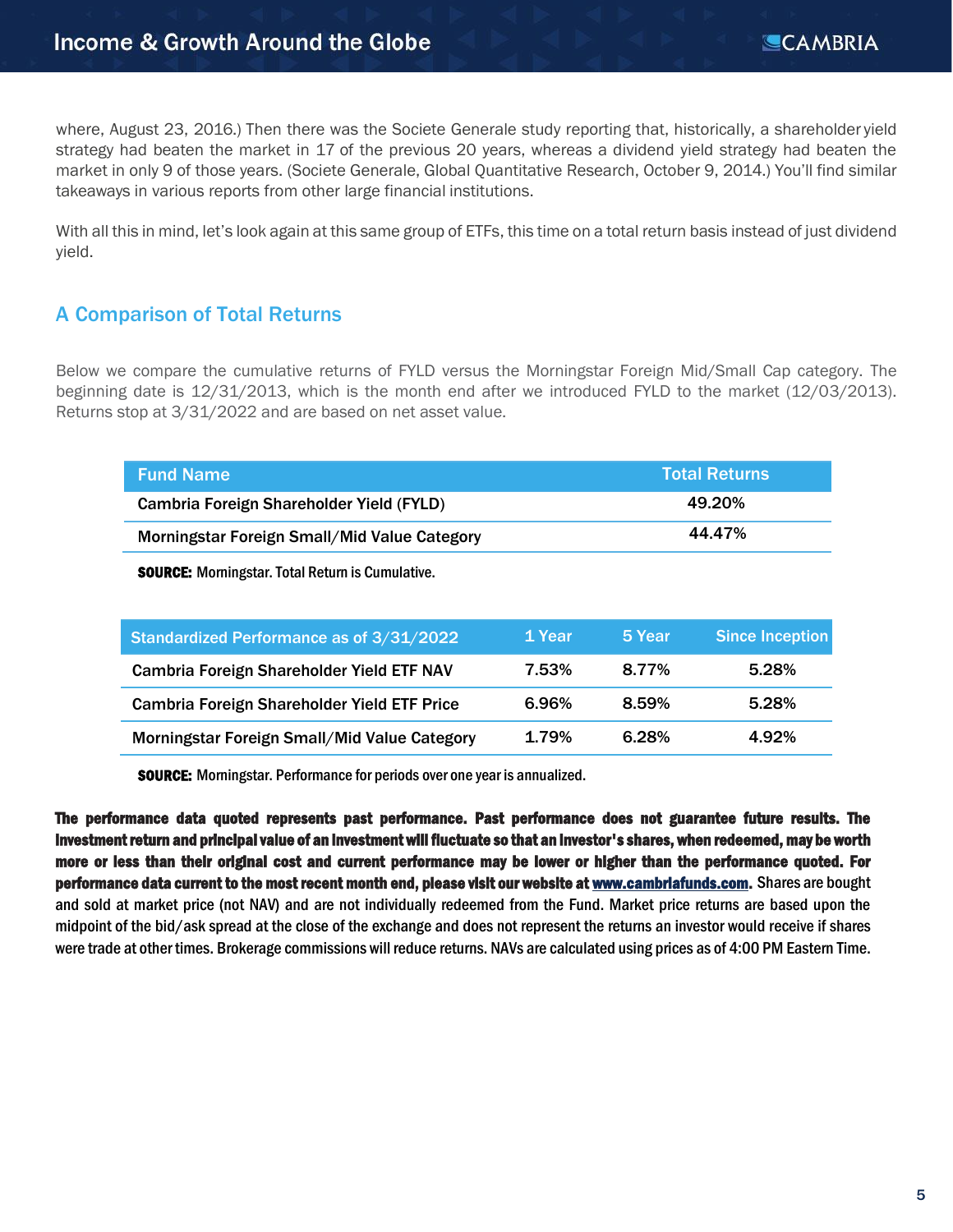Note that FYLD's total return of 49.20% leads the category returns over the period. The meager returns also showcase just how difficult investing in foreign equities has been over the past several years.

Let's now evaluate our emerging market ETF. Here, the beginning date is 7/31/2016, which is the month end on which we introduced EYLD to the market (7/14/2016). Returns stop at 3/31/2022 and are based on net asset value.

| l Fund Name                                              | <b>Total Returns</b> |
|----------------------------------------------------------|----------------------|
| <b>Cambria Emerging Shareholder Yield (EYLD)</b>         | 61.83%               |
| <b>Morningstar Diversified Emerging Markets Category</b> | 40.73%               |

SOURCE: Morningstar. Total Return is Cumulative.

| Standardized Performance as of 3/31/2022                    | 1 Year     | 5 Year | <b>Since Inception</b> |
|-------------------------------------------------------------|------------|--------|------------------------|
| <b>Cambria Emerging Shareholder Yield ETF NAV</b>           | $-9.23%$   | 7.29%  | 9.28%                  |
| <b>Cambria Emerging Shareholder Yield ETF Price</b>         | $-10.66\%$ | 6.76%  | 9.16%                  |
| <b>Morningstar Diversified Emerging Markets</b><br>Category | $-11.31%$  | 5.26%  | 6.48%                  |

SOURCE: Morningstar. Performance for periods over one year is annualized.

The performance data quoted represents past performance. Past performance does not guarantee future results. The investment return and principal value of an investment will fluctuate so that an investor's shares, when redeemed, may be worth more or less than their original cost and current performance may be lower or higher than the performance quoted. For performance data current to the most recent month end, please visit our website a[t www.cambriafunds.com.](http://www.cambriafunds.com/)Shares are bought and sold at market price (not NAV) and are not individually redeemed from the Fund. Market price returns are based upon the midpoint of the bid/ask spread at the close of the exchange and does not represent the returns an investor would receive if shares were trade at other times. Brokerage commissions will reduce returns. NAVs are calculated using prices as of 4:00 PM Eastern Time.

In this case, EYLD's total return of 61.83% is higher than the category. Therefore, had you focused exclusively on dividend yield, you potentially may have focused on too narrow of a universe.

But back to the counter-argument: "I can see that FYLD and EYLD have historically performed in line or very well in your study up to now, but where are their valuations at this point? Are they bid up too much now?"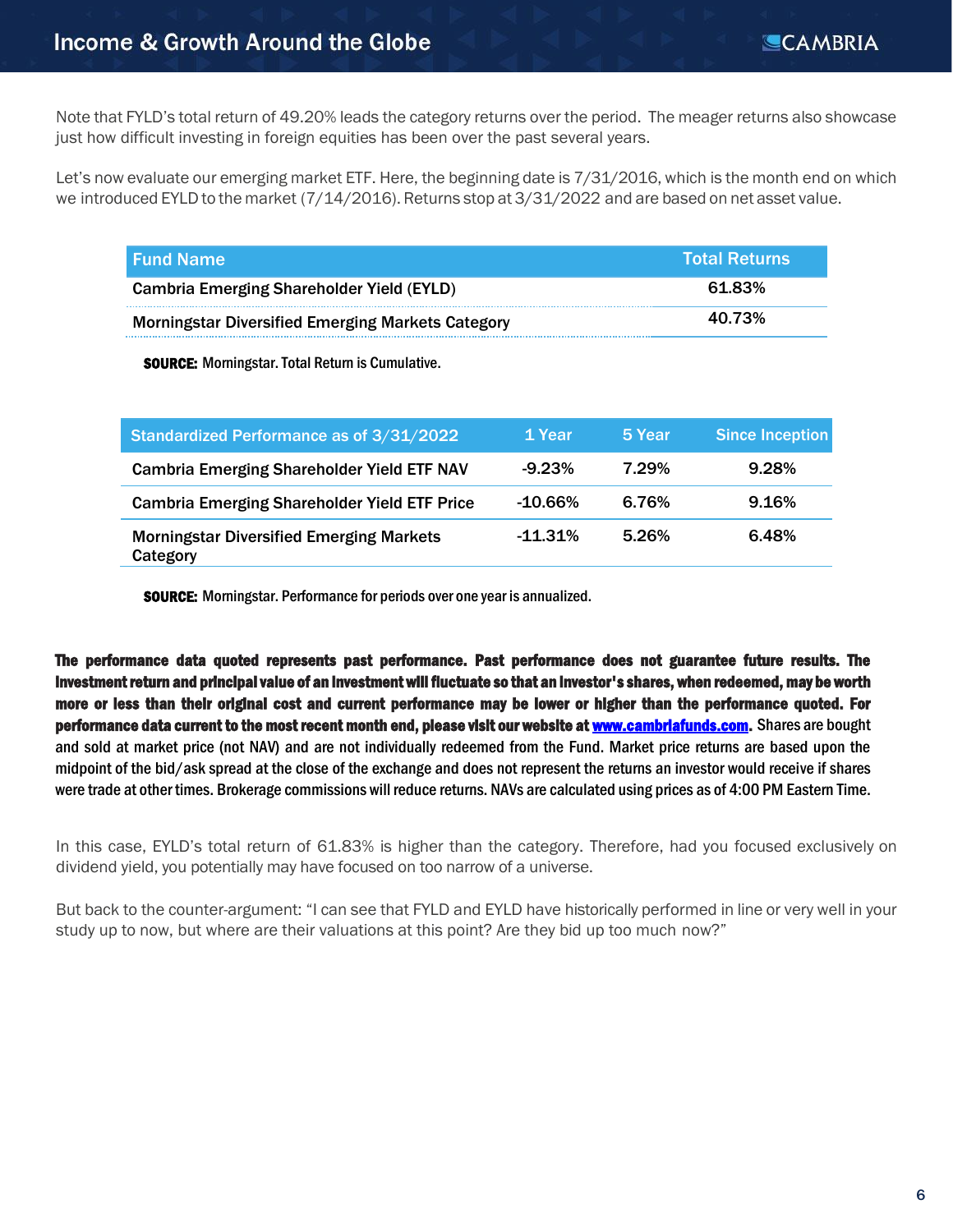### Looking at These Investments Through a "Value" Prism

One of the basic tenets of investing is that, all else being equal, the less you pay for an investment, the better your future returns should be. By that logic, the better the value at which we can purchase quality assets, the better positioned we should be for the potential of increased returns going forward.

Recall for a moment our earlier discussion of Warren Buffett and buybacks. Buffet believes buybacks are wonderful when they're effected at discounted valuations. He didn't say "all buybacks are great, all the time," because they're not. If a CEO overpays for his shares, it's an unwise use of money, same as if you or I overpay for, say, a new car or a dishwasher.

The point is, valuation matters. With investing, the price which you pay for an asset has a significant influence on the return (or lack thereof) that you could potentially get.

With that in mind, let's return to our two groups of ETFs. We'll start with FYLD and its category.

The chart below includes numerous common valuation metrics: the ratios of price-to-earnings, price-to-book, priceto-sales, and price-to-cash flow. We've re-included the dividend yield for perspective.

|                             | <b>FYLD</b> | Category | <b>MSCI EAFE Index</b> |
|-----------------------------|-------------|----------|------------------------|
| Price/ Earnings             | 7.44        | 10.22    | 14.30                  |
| Price/Book                  | 1.07        | 1.11     | 1.73                   |
| <b>Price/Sales</b>          | 0.68        | 0.69     | 1.44                   |
| <b>Price/Cash Flow</b>      | 5.12        | 6.20     | 9.86                   |
| <b>Price/Free Cash Flow</b> | 7.37        | 13.44    | 18.06                  |
| <b>30-Day SEC Yield</b>     | 4.72        | 1.76     | -                      |

Source: Morningstar as of 3/31/2022. Style and Market Cap Breakdown and Value and Growth Measures are calculated only using the long position holdings of the portfolio.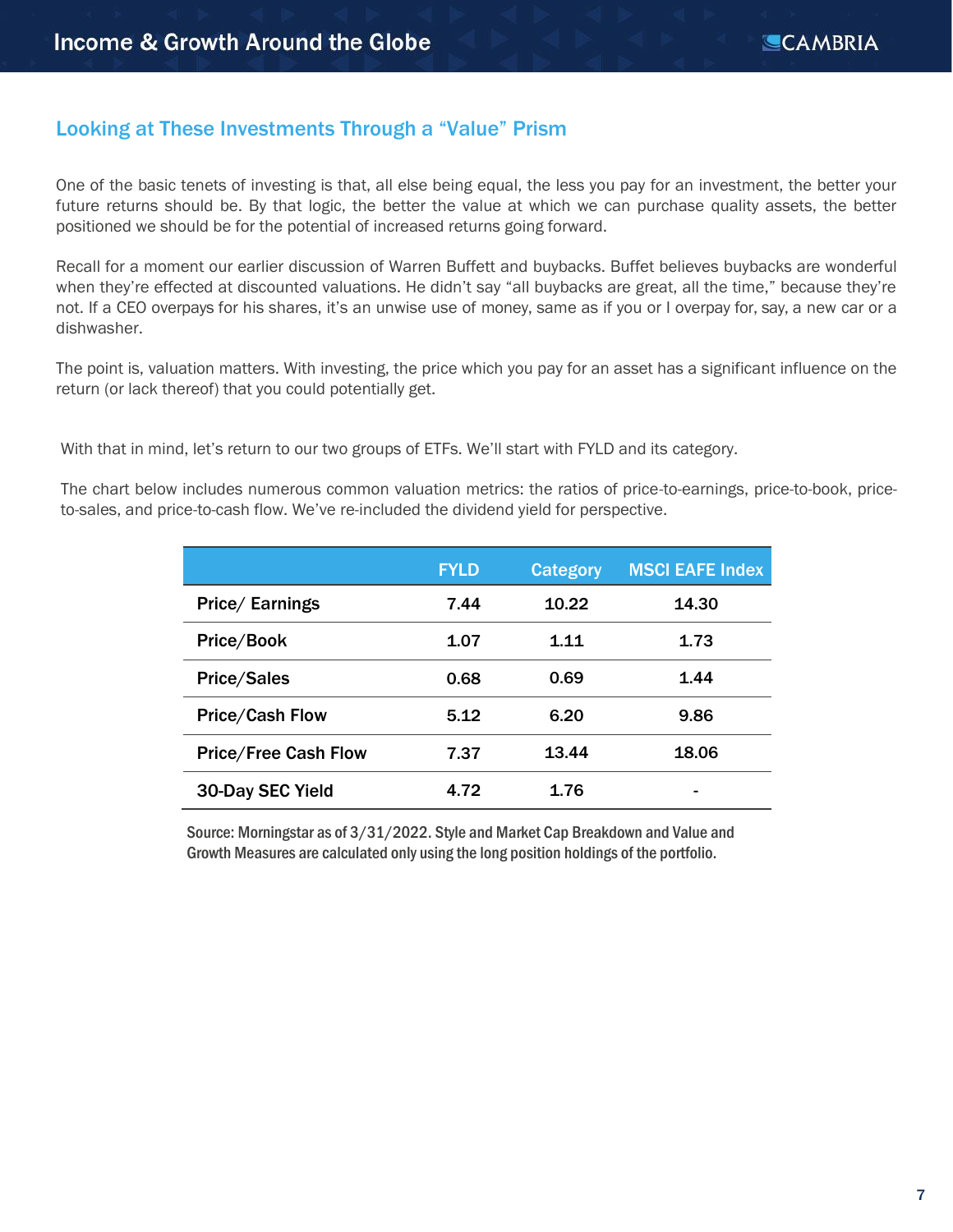FYLD trades at a lower valuation vs. the category average in every single category.

And what about EYLD and its emerging market category?

|                             | <b>EYLD</b> | <b>Category</b> | <b>MSCI Emerging Markets Index</b> |
|-----------------------------|-------------|-----------------|------------------------------------|
| Price/ Earnings             | 7.68        | 15.65           | 12.40                              |
| Price/Book                  | 1.35        | 2.51            | 1.77                               |
| <b>Price/Sales</b>          | 0.59        | 2.15            | 1.49                               |
| <b>Price/Cash Flow</b>      | 5.62        | 11.37           | 8.82                               |
| <b>Price/Free Cash Flow</b> | 12.62       | 32.20           | 13.27                              |
| 30-Day SEC Yield            | 5.91        | 1.17            | ٠                                  |

Source: Morningstar as of  $3/31/2022$ . Style and Market Cap Breakdown and Value and Growth Measures are calculated only using the long position holdings of the portfolio.

EYLD trades at a lower valuation vs. the category average in every single category.

And for any skeptics remaining, wondering about the extent to which valuation really matters, we'll point you to a report from O'Shaughnessy Asset Management. The group conducted research on the subject and concluded the following:

*"While (dividend) yield is attractive in general, one of the most important lessons we've learned in the large cap market is that it becomes unattractive when expensive… …if a company has a high yield but is also cheap, then it has outperformed the market by 3.29%, on average. But when a stock has a high yield and is trading at expensive multiples of earnings, sales, EBITDA, and free cash flow, it's lost to the market by an average of 2.06% a year."* 

(O'Shaughnessy Asset Management, The Myth of the Most Efficient Market, 2013.)

As we stand here today looking forward, FYLD's and EYLD's low valuations stand out versus their category. We'll let you draw your own conclusion as to what this might mean for future returns.

Yes, this is a challenging market for income investors, but it doesn't have to be an impossible market. In our opinion, income, growth, and good values are still out there. If you aren't familiar with FYLD and EYLD, perhaps it's time you take a look.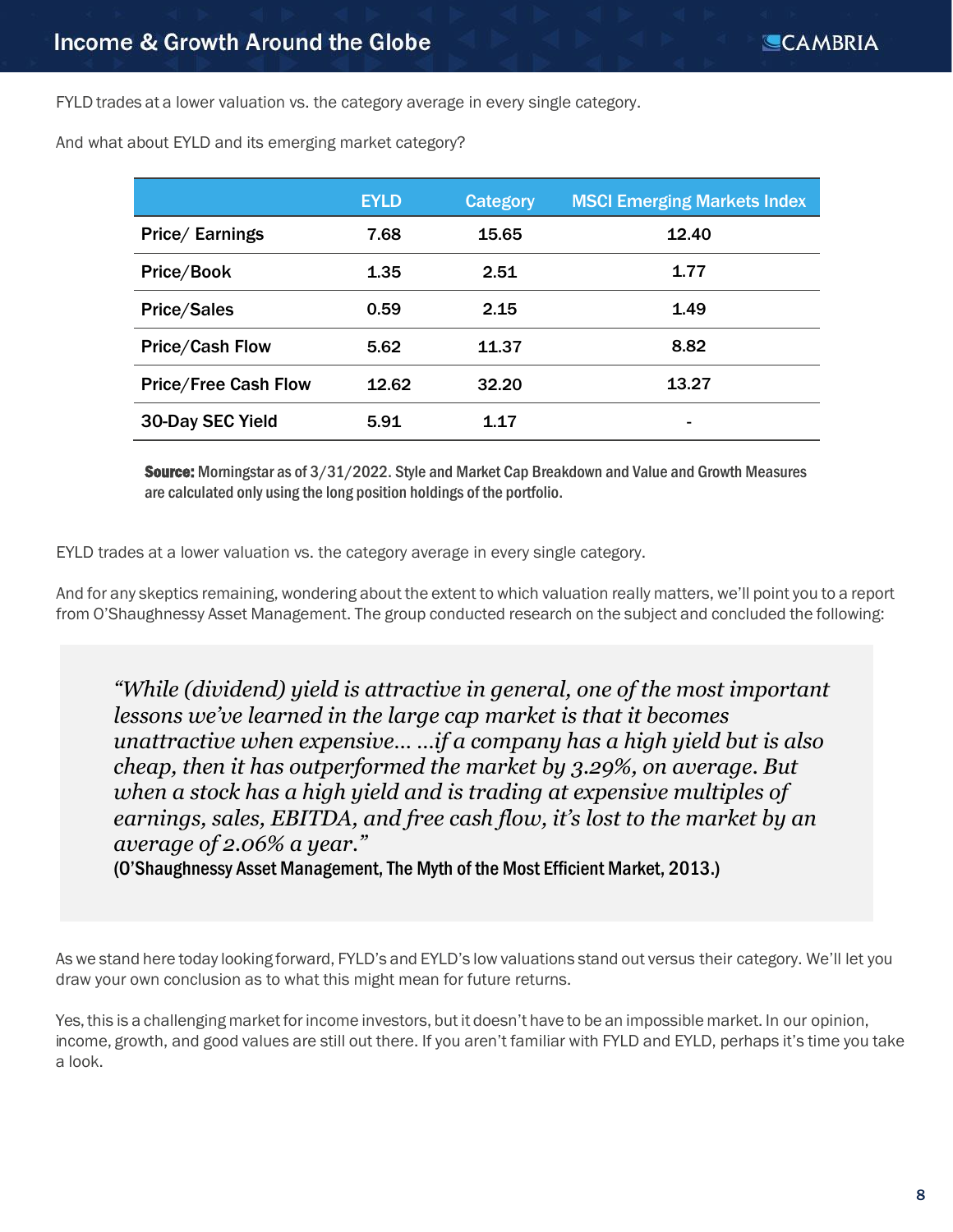This paper was compiled to provide a framework to analyze the characteristics of Cambria's ETFs, Foreign Shareholder Yield (BATS: FYLD) and Emerging Shareholder Yield (BATS: EYLD) relative to their category. The valuation data—at the time this report was written reflects the fundamental data of Price/Earnings ratios, Price/Book ratios, Price/Sales ratios, Price/Cash Flow ratios, and dividend yield so that investors can compare the ETFs across the same metrics. All information is provided strictly for educational and illustrative purposes only.

No representation is being made that any investment will achieve performance that is similar to the returns shown above. The information provided should not be considered investment advice.

To determine if this Fund is an appropriate investment for you, carefully consider the Fund's investment objectives, risk factors, charges and expense before investing. This and other information can be found in the Fund's full and summary prospectus which may be obtained by calling 855-383-4636 (ETF INFO) or visiting our website at [www.cambriafunds.com](http://www.cambriafunds.com/). Read the prospectus carefully before investing or sending money.

The Cambria ETFs are distributed by ALPS Distributors Inc., 1290 Broadway Suite 1000 Denver CO 80203, which is not affiliated with Cambria Investment Management, LP, the Investment Adviser for the Fund.

© 2022 Morningstar, Inc. All Rights Reserved. The information contained herein: (1) is proprietary to Morningstar and/or its content providers; (2) may not be copied or distributed; and (3) is not warranted to be accurate, complete or timely. Neither Morningstar nor its content providers are responsible for any damages or losses arising from any use of this information. Past performance is no guarantee of future results.

On July 1, 2020 the Cambria Emerging Shareholder Yield ETF changed its investment objective and investment strategy. The fund also changed from being passively managed to actively managed on that date.

On June 1, 2020 the Cambria Foreign Shareholder Yield ETF, changed its investment objective and investment strategy. The fund also changed from being passively managed to actively managed on that date.

There is no guarantee that the Funds will achieve their investment goal. Investing involves risk, including the possible loss of principal. High yielding stocks are often speculative, high risk investments. The underlying holdings of the fund may be leveraged, which will expose the holdings to higher volatility and may accelerate the impact of any losses. These companies can be paying out more than they can support and may reduce their dividends or stop paying dividends at any time, which could have a material adverse effect on the stock price of these companies and the Fund's performance. International investing may involve risk of capital loss from unfavorable fluctuations in currency values, from differences in generally accepted accounting principles, or from economic or political instability in other nations. Emerging markets involve heightened risks related to the same factors as well as increased volatility and lower trading volume. Investments in smaller companies typically exhibit higher volatility. Narrowly focused funds typically exhibit higher volatility.

There is no guarantee dividends will be paid. There are special risks associated with margin investing. As with stocks, you may be called upon to deposit additional cash or securities if your account equity declines.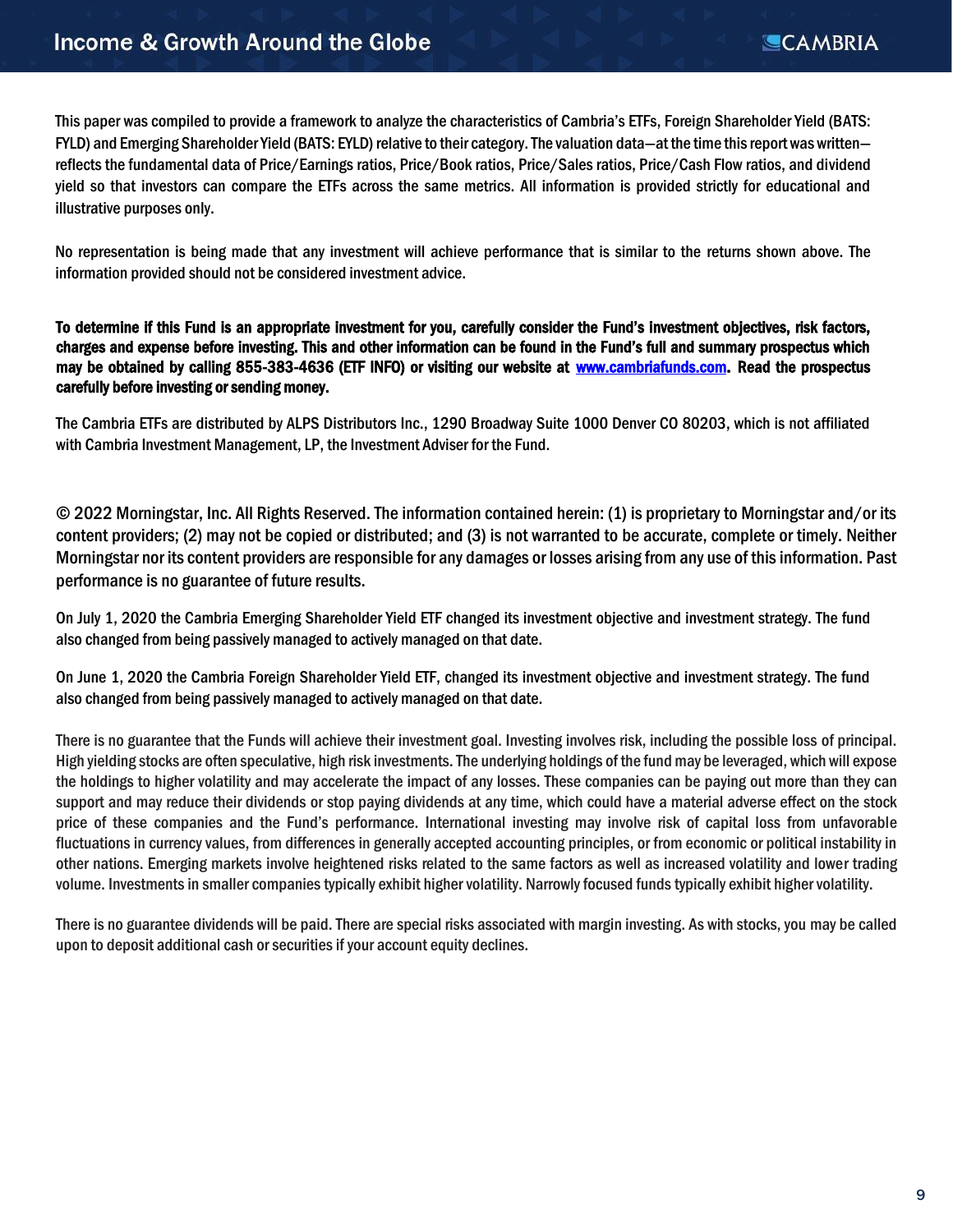### Appendix A –Definitions

| <b>Intrinsic Value</b>             |                                                                                                                                                                                                                                                                                                              |
|------------------------------------|--------------------------------------------------------------------------------------------------------------------------------------------------------------------------------------------------------------------------------------------------------------------------------------------------------------|
|                                    | Investopedia defines "intrinsic value" as the actual value of a company or an asset<br>based on an underlying perception of its true value including all aspects of the<br>business, in terms of both tangible and intangible factors. This value may or may<br>not be the same as the current market value. |
| <b>MSCI EAFE Index</b>             |                                                                                                                                                                                                                                                                                                              |
|                                    | The MSCI EAFE Index is an equity index which captures large and mid cap<br>representation across developed markets around the world excluding the US and<br>Canada.                                                                                                                                          |
| <b>MSCI Emerging Markets Index</b> |                                                                                                                                                                                                                                                                                                              |
|                                    | The MSCI Emerging Markets is an equity index which captures large and mid cap<br>representation across Emerging Market countries.                                                                                                                                                                            |
| <b>EBITDA</b>                      |                                                                                                                                                                                                                                                                                                              |
|                                    | Earnings before interest, tax, depreciation and amortization (EBITDA) is a measure<br>of a company's operating performance. Essentially, it's a way to evaluate a<br>company's performance without having to factor in financing decisions, accounting<br>decisions or tax environments.                     |
| <b>12-Month Yield</b>              |                                                                                                                                                                                                                                                                                                              |
|                                    | The sum of a fund's total trailing 12-month interest and dividend payments divided<br>by the last month's ending share price (NAV) plus any capital gains distributed over<br>the same period.                                                                                                               |
| <b>Dividend Yield</b>              |                                                                                                                                                                                                                                                                                                              |
|                                    | Generalized and in historical context, it is the sum of an investment's trailing<br>interest and dividend payments divided by a past period's security price.                                                                                                                                                |
| <b>Buybacks</b>                    |                                                                                                                                                                                                                                                                                                              |
|                                    | The process of a corporation buying back shares of its stock.                                                                                                                                                                                                                                                |

#### Buyback Yield

Generally, the dollar value of net buybacks over a specific time period divided by the company's total market capitalization.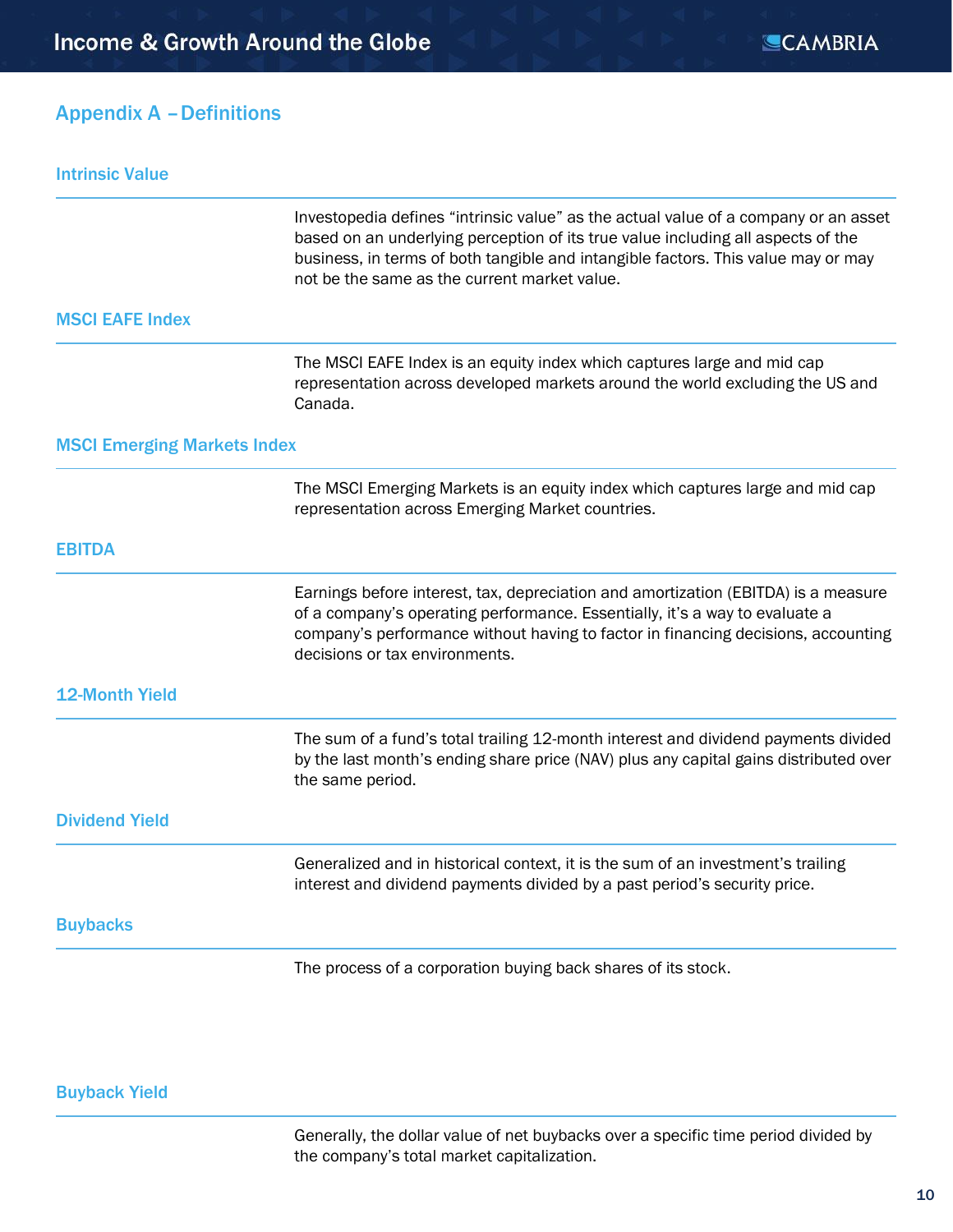SEC 30-Day Yield

|                             | A standard yield calculation developed by the U.S. SEC that is based on the most<br>recent 30-day period. |
|-----------------------------|-----------------------------------------------------------------------------------------------------------|
| <b>Price/Earnings</b>       |                                                                                                           |
|                             | The process of a company buying back it's own shares.                                                     |
| <b>Price/Book</b>           |                                                                                                           |
|                             | The ratio of a company's stock price to the company's book value.                                         |
| <b>Price/Sales</b>          |                                                                                                           |
|                             | The ratio of a company's stock price to the company's revenue.                                            |
| <b>Price/Cash Flow</b>      |                                                                                                           |
|                             | The ratio of a company's stock price to the company's per share cash flow.                                |
| <b>Price/Free Cash Flow</b> |                                                                                                           |
|                             | The ratio of a company's stock price to the company's per share free cash flow.                           |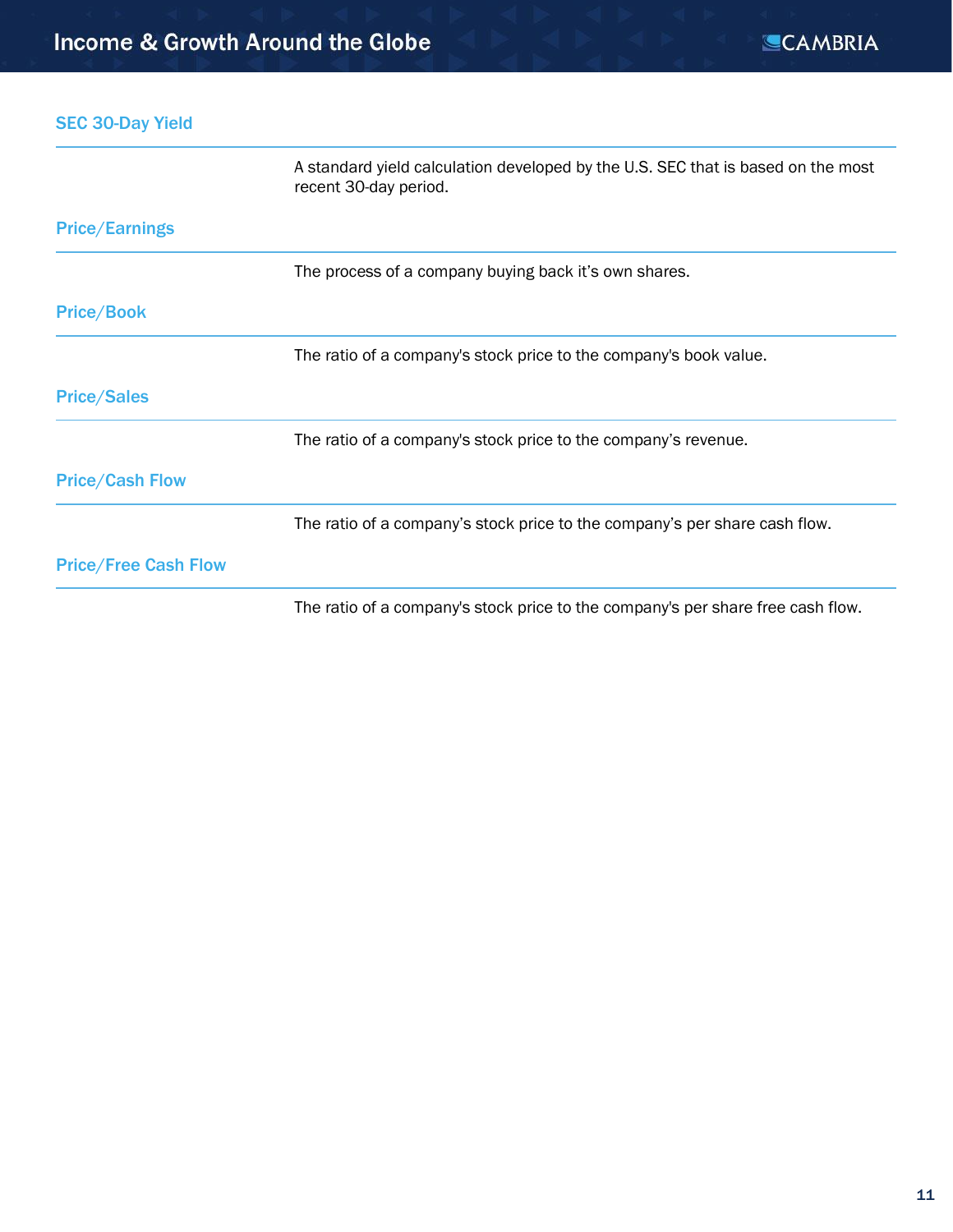# Appendix B – ETF Data

This paper was compiled to provide a framework to analyze the characteristics of Cambria's ETFs, Foreign Shareholder Yield (BATS: FYLD) and Emerging Shareholder Yield (BATS: EYLD) relative to their category. The valuation data—at the time this report was written—reflects the fundamental data of Price/Earnings ratios, Price/Book ratios, Price/Sales ratios, Price/Cash Flow ratios, and dividend yield so that investors can compare the ETFs across the same metrics. All information is provided strictly for educational and illustrative purposes only.

No representation is being made that any investment will achieve performance that is similar to the returns shown above. The information provided should not be considered investment advice.

Below is more information on each of the referenced funds in this paper.

| FYI D                                        | (all info below from Bloomberg and Morningstar as of 3/31/2022)                                                                                                                                                |
|----------------------------------------------|----------------------------------------------------------------------------------------------------------------------------------------------------------------------------------------------------------------|
| <b>Objective</b>                             | The Cambria Foreign Shareholder Yield ETF seeks investment results that closely<br>correspond to the price and yield performance, before fees and expenses, of the<br>Cambria Foreign Shareholder Yield Index. |
| <b>Gross and Net Expense Ratio</b>           | 0.59%                                                                                                                                                                                                          |
| <b>Risk</b>                                  | There are risks associated with investing in FYLD, including possible loss of principal.                                                                                                                       |
| <b>Guarantees or Insurance</b>               | There are no guarantees or insurance when investing in FYLD.                                                                                                                                                   |
| <b>Fluctuation of Principal</b><br>or Return | Because of its narrow focus, FYLD may be more volatile than broadly diversified<br>funds, and generally result in greater price fluctuations than the overall market.                                          |
| <b>Tax Features</b>                          | Before investing in FYLD, investors should consult their own CPA or tax attorney<br>to determine whether the investment is right for them.                                                                     |